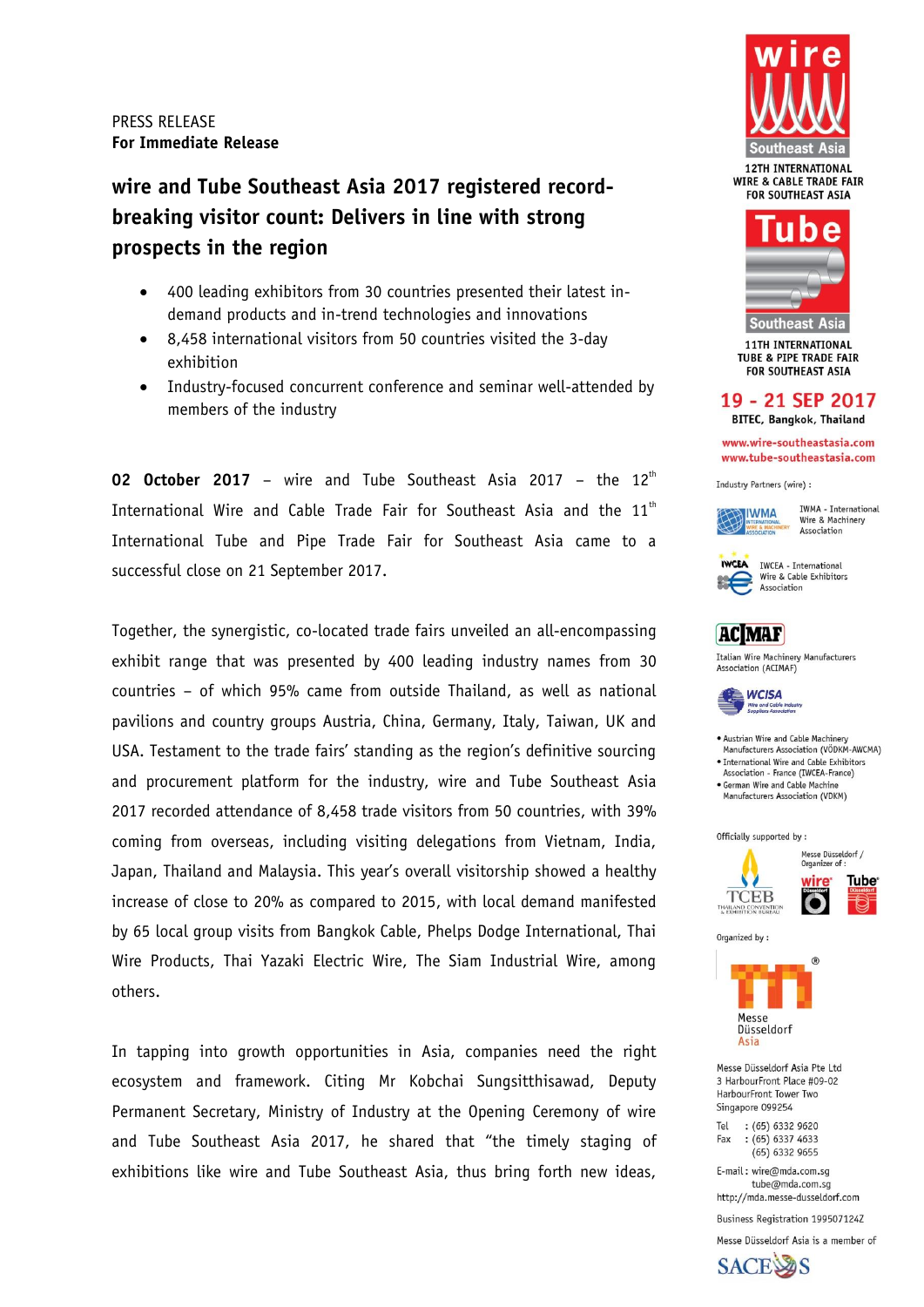facilitate business deals and transactions and provide an environment for ideas and creative solutions to propagate, paving the way for product manufacturers, raw material suppliers, components and equipment manufacturers and technology innovators to gain their foothold in Thailand and the region."

This vote of confidence was extended as participating exhibitors gave their best showing of expertise, technologies, machinery, innovations and knowhow in fulfilling procurement and sourcing objectives tailored towards the current industry landscape. As commented by Mr Mauritz Von Reden, CEO of Seuthe GmbH, "We are proud to be here at this trade-focused platform to showcase our products and connect with customers. It is our pleasure to mention that we have made many new business contacts with companies from Thailand, China and India, and hope these will spin off to many fruitful dealings and collaborations."

For SCG Chemicals, one of the largest integrated petrochemical companies in Asia, wire and Tube Southeast Asia 2017 gave the company an expanded channel to promote its businesses to regional visitors. On meeting their participation objectives, Mr Taviphat Konkhum, Sales Manager for SCG Chemicals remarked that, "this is a very good exhibition, as we got to meet with a lot of prospective customers and suppliers for wire and cable. We have had many quests coming to our booth and new customers who are interested in our products, and are already planning to be at the next edition of the trade fair!"

Reiterating wire and Tube Southeast Asia's standing as a business-promoting forum were the sentiments gathered from visitors at the show grounds. For Ir Chang Yew Cheong, Vice President of The Electrical and Electronics Association of Malaysia, he shared that the trade fair brought a great opportunity for wire companies and manufacturers to be exposed to the latest range of products and technologies available in the market, and he will be bringing home the knowledge gained to his association members and the industry. His thoughts resonated with Mr Naohiro Une, President of Daishin Industrial Co, who commented that he was glad to be able to see new technologies coming into Thailand at the exhibition, which reinforces





11TH INTERNATIONAL **TUBE & PIPE TRADE FAIR FOR SOUTHEAST ASIA** 

### 19 - 21 SEP 2017

**BITEC, Bangkok, Thailand** 

www.wire-southeastasia.com www.tube-southeastasia.com

Industry Partners (wire) :



IWMA - International Wire & Machinery Association



**IWCEA** IWCEA - International Wire & Cable Exhibitors Association

## **ACIMAF**

Italian Wire Machinery Manufacturers<br>Association (ACIMAF)



• Austrian Wire and Cable Machinery<br>Manufacturers Association (VÖDKM-AWCMA)

· International Wire and Cable Exhibitors Association - France (IWCEA-France) · German Wire and Cable Machine Manufacturers Association (VDKM)



Organized by:



Messe Düsseldorf Asia Pte Ltd 3 HarbourFront Place #09-02 HarbourFront Tower Two Singapore 099254

Tel  $:(65) 6332 9620$  $:(65) 6337 4633$ Fax  $(65)$  6332 9655

E-mail: wire@mda.com.sg tube@mda.com.sg http://mda.messe-dusseldorf.com

Business Registration 199507124Z

Messe Düsseldorf Asia is a member of

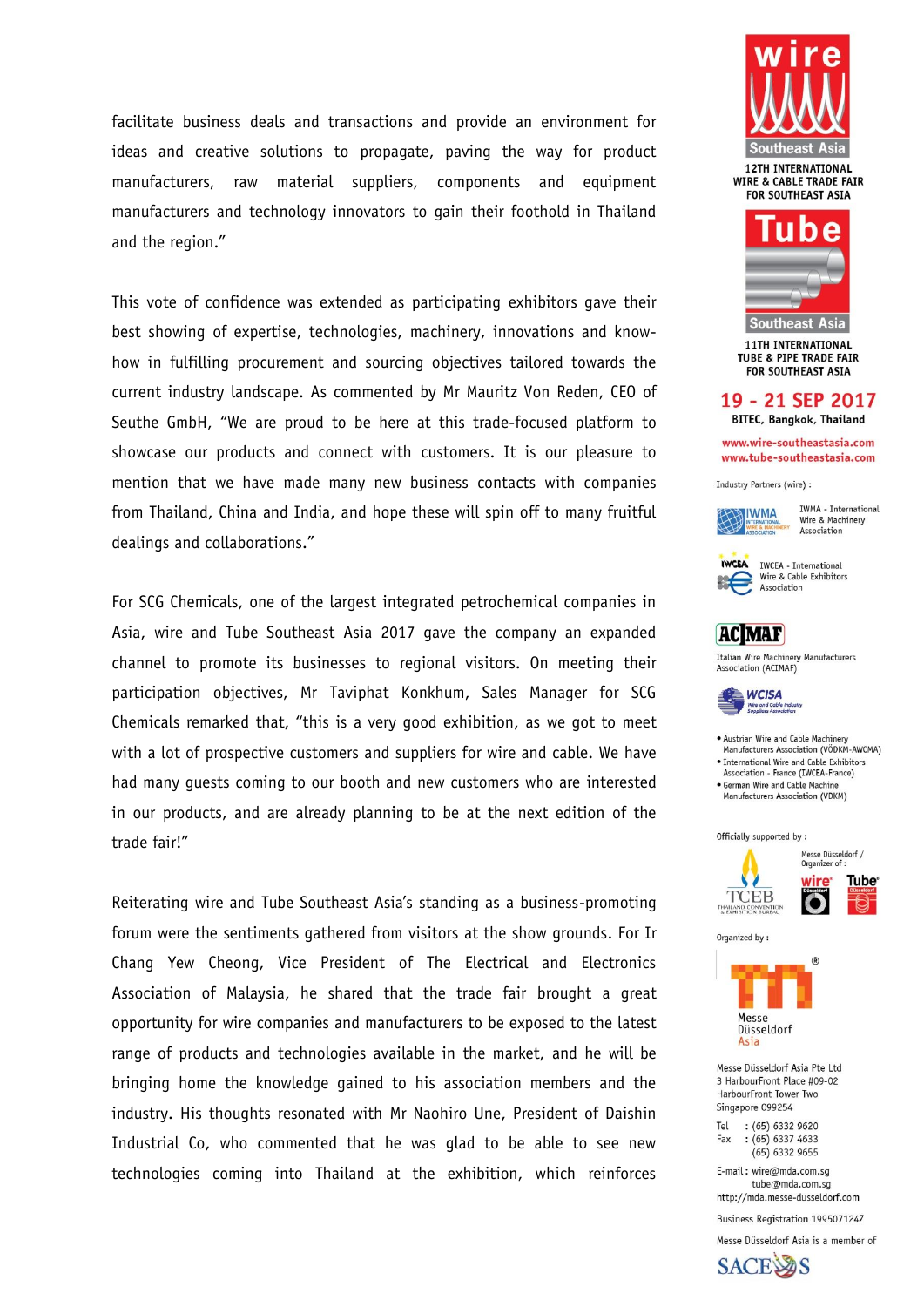"Thailand's draw as a regional hub that will bridge Japan to the Southeast Asian and Middle Eastern markets."

Beyond the strong corroboration by international industry partners towards the trade fairs' dynamic line-up, the three full on days of action was augmented by concurrently held conference, seminar and technical presentations. Led by field experts and participating exhibitors, the concurrent events met with overwhelming response and were well-attended by over 300 trade attendees.

Quoting Mr Friedrich-Georg Kehrer, Global Portfolio Director for Metals and Flow Technologies, Messe Düsseldorf GmbH, "Thailand is considered to be the central springboard to the up-and-coming markets of Southeast Asia due to a boom in the building, energy and automotive sector. This quintessentially makes wire and Tube Southeast Asia, the focal platform to information on the latest developments, equipment and machinery, where contacts for future business relations are made and deals are concluded."

With an established history of over two decades in Southeast Asia, and driven by the global credentials of the world's leading trade fairs in the wire and tube sectors, wire Düsseldorf and Tube Düsseldorf, the staging of wire and Tube Southeast Asia 2019 strives to address major, upcoming trends, challenges, and opportunities for companies to consider. Working hand in hand with international industry partners and supporting industry associations, the line-up at the 2019 edition of the world-class trade fairs will showcase one that indicative of the upcoming economic climate and industry progressions.

More information on wire and Tube Southeast Asia 2017 will be released in a post-show report available shortly.

wire and Tube Southeast Asia 2019 will take place from 18 – 20 September at BITEC, Bangkok. To exhibit and/or visit, please visit [www.wire](http://www.wire-southeastasia.com/)[southeastasia.com](http://www.wire-southeastasia.com/) | [www.tube-southeastasia.com](http://www.tube-southeastasia.com/)

**- End -**





11TH INTERNATIONAL **TUBE & PIPE TRADE FAIR FOR SOUTHEAST ASIA** 

#### 19 - 21 SEP 2017 **BITEC, Bangkok, Thailand**

www.wire-southeastasia.com www.tube-southeastasia.com

Industry Partners (wire) :



IWMA - International Wire & Machinery Association



**IWCEA** IWCEA - International Wire & Cable Exhibitors Association

# **ACIMAF**

Italian Wire Machinery Manufacturers<br>Association (ACIMAF)



• Austrian Wire and Cable Machinery<br>Manufacturers Association (VÖDKM-AWCMA)

· International Wire and Cable Exhibitors Association - France (IWCEA-France) · German Wire and Cable Machine Manufacturers Association (VDKM)





Organized by:



Messe Düsseldorf Asia Pte Ltd 3 HarbourFront Place #09-02 HarbourFront Tower Two Singapore 099254

Tel  $:(65) 6332 9620$  $:(65) 6337 4633$ Fax  $(65)$  6332 9655

E-mail: wire@mda.com.sg tube@mda.com.sg http://mda.messe-dusseldorf.com

Business Registration 199507124Z

Messe Düsseldorf Asia is a member of